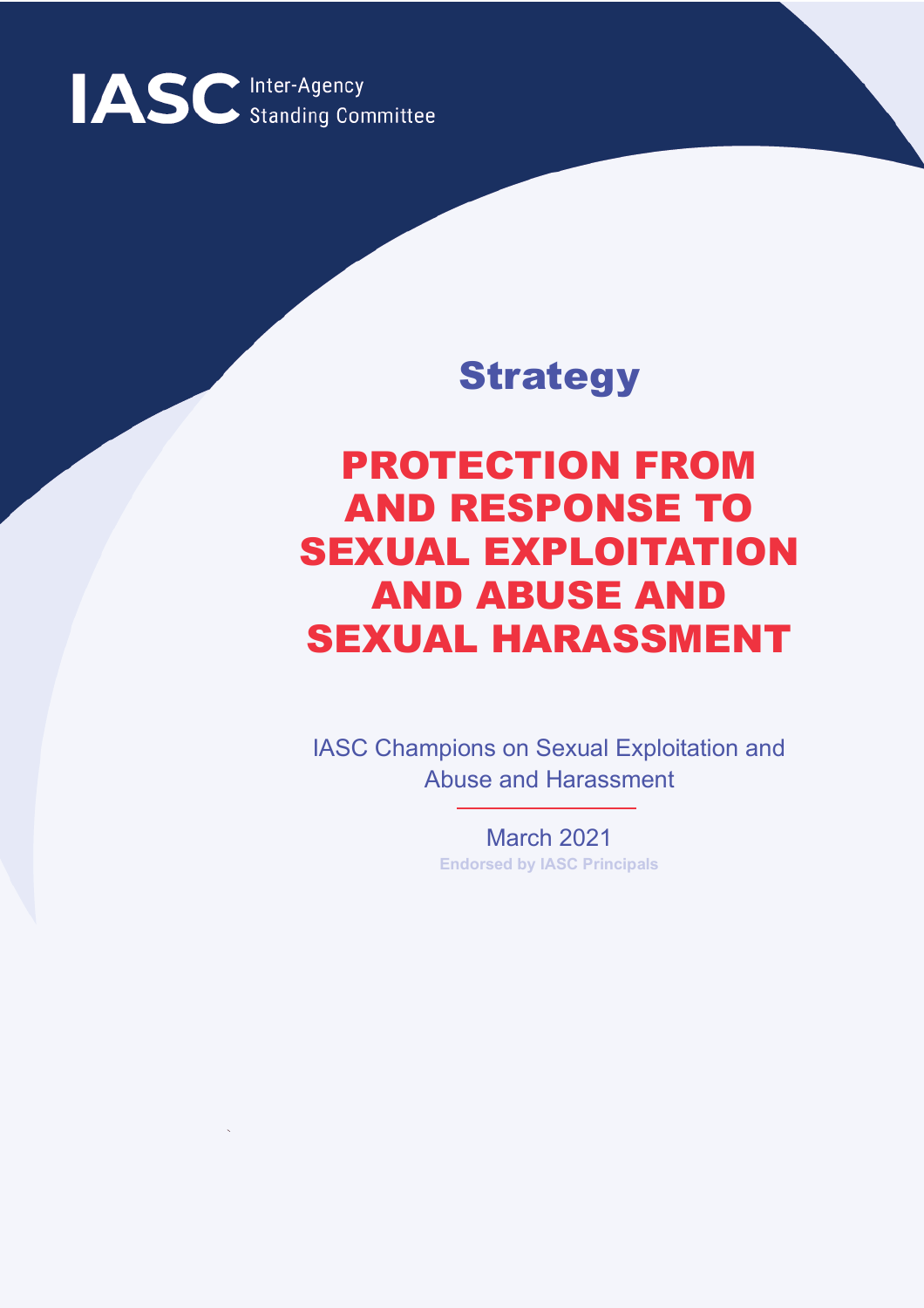#### **Strategy: IASC Championship Role**

## **Protection from and response to Sexual Exploitation and Abuse (SEA) and Sexual Harassment (SH)**

*4 March 2021*

#### **Vision**

The IASC Champions support the vision of a humanitarian environment in which people caught up in crises feel safe and respected and can access the protection and assistance they need without fear of exploitation, abuse or harassment by any aid worker, and in which aid workers themselves feel supported, respected and empowered to deliver such assistance in working environments free from sexual harassment.

Sexual Exploitation and Abuse (SEA) and Sexual Harassment (SH) must not be tolerated; they are an unacceptable breach of the fundamental rights of the people we serve and of those with whom we work as well as a deep betrayal of our core values.

#### **Strategy**

Recognizing that the IASC is the only forum that facilitates coordination among international humanitarian actors, bringing together UN agencies, the Red Cross and Red Crescent movement, and NGOs;

Tapping into the added value of this broad membership; and

Counting on the support of the Emergency Relief Coordinator;

The IASC Champion will lead efforts within the IASC to better address SEA and SH by:

(b) setting the tone for all entities

(i) internally within the IASC to recognize that addressing SEA and SH is a top priority and dedicate resources accordingly, ensuring in particular engagement in the field and with IASC membership in the NGO community;

(ii) beyond the IASC to improve coordination on these issues and foster synergies with the broader efforts within the UN system;

(b) advocating for reinforced prevention and response measures to SEA and SH based on a victim/survivor centered-approach that are operationalized in the field in a way that is systematic, predictable and resourced accordingly, in line with defined priorities;

(c) convening IASC and external stakeholders around a shared vision and a cohesive humanitarian approach around SEA and SH; and

(d) promoting long term culture and attitudinal change towards all forms of sexual misconduct.

#### **Priorities**

Until December 2021, the Champion will tackle priorities under three main objectives.

#### *1. Encouraging victims to come forward and a speak up culture*

Community-Based Complaints Mechanisms (CBCMs). Building on the considerable work already carried out within the IASC context, ensure that safe, trusted and accessible mechanisms for reporting